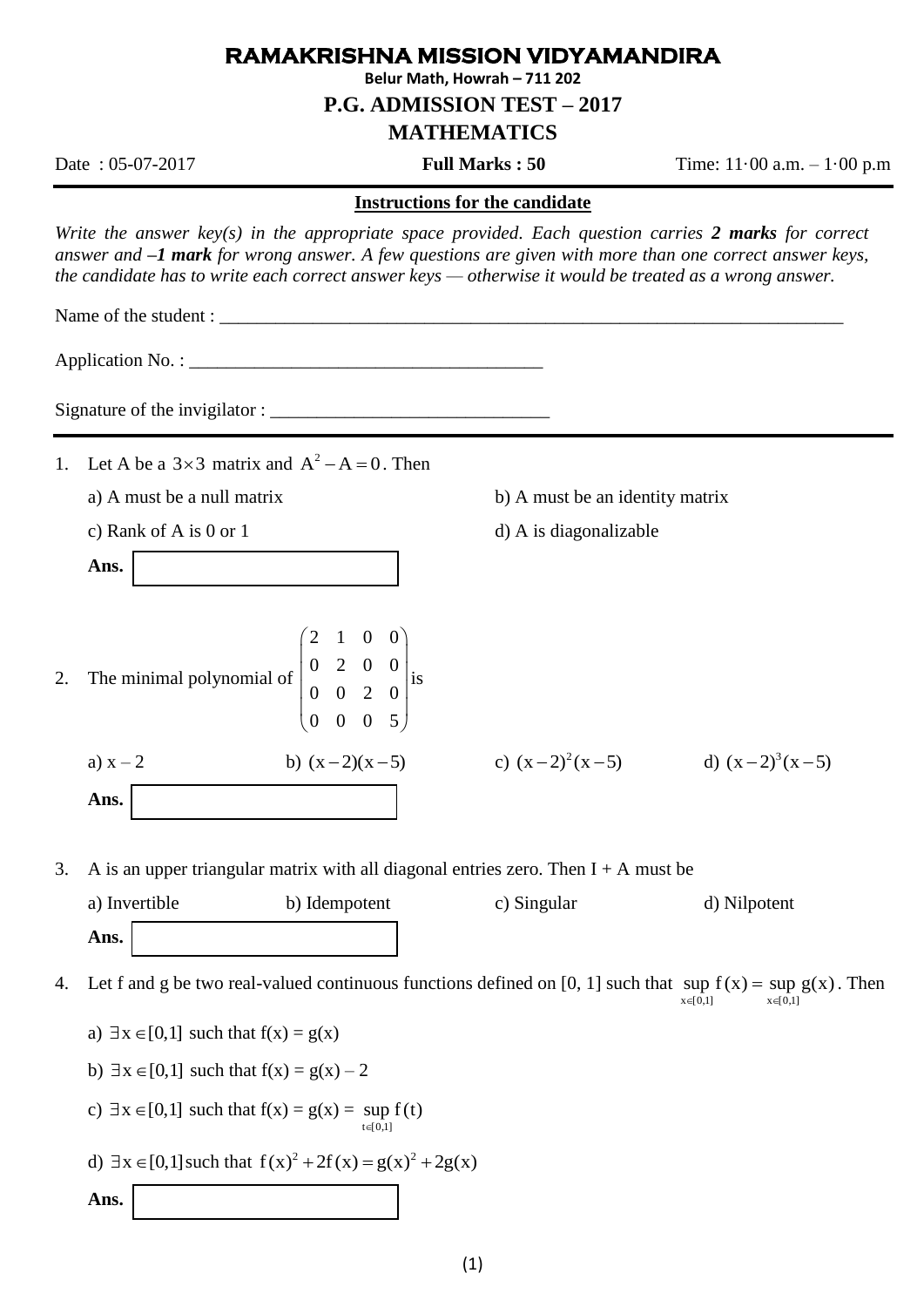5. Let  $f:[0,1] \to \mathbb{R}$  has IVP and for all  $c \in \mathbb{R}$ ,  $f^{-1}(c)$  is closed. Then (where IVP is intermediate value property)

| a) f is continuous | b) f is discontinuous                                                                                                                                      | c) f is differentiable | d) none of these |  |
|--------------------|------------------------------------------------------------------------------------------------------------------------------------------------------------|------------------------|------------------|--|
| Ans.               |                                                                                                                                                            |                        |                  |  |
|                    | 6. Let $\{x_n\}$ be a real sequence such that $x_1 = 1$ , $x_2 = 2$ , $x_{n+2} = \frac{x_{n+1} + 1}{n}$ $\forall n \in \mathbb{N}$ . Then $x_{122}$ equals |                        |                  |  |

- n x . Then  $x_{122}$  equals a) 1 b) 2 c) 3 d) none of these **Ans.**
- 7. Let  $\{f_n\}$  be a sequence of non-decreasing real-valued functions from [0,1] to [0,1]. If  $\lim_{n\to\infty} f_n(x) = f(x)$ pointwise and f is continuous then
	- a)  $f_n \rightarrow f$  uniformly b)
	- c)  $f_n(x) \le f(x) \forall x \in [0,1]$

**Ans.**

8. Let 
$$
f(x, y) = \frac{xy^2}{x^2 + y^4}
$$
,  $(x, y) \in \mathbb{R}^2$ . Then

- a)  $\lim_{x \to a} f(x, y)$  does not exist  $x \rightarrow 0$ <br>y  $\rightarrow 0$
- b)  $\lim_{x \to b} f(x, y)$  exists  $x \rightarrow 0$ <br>y  $\rightarrow 0$
- c) Both  $\lim_{y\to 0} \lim_{x\to 0} f(x, y)$  and  $\lim_{x\to 0} \lim_{y\to 0} f(x, y)$  exist and are equal
- d)  $\lim_{y\to 0} \lim_{x\to 0} f(x, y) = \lim_{x\to 0} \lim_{y\to 0} f(x, y) = \lim_{\substack{x\to 0 \ y\to 0}}$  $\lim_{y\to 0} \lim_{x\to 0} f(x, y) = \lim_{x\to 0} \lim_{y\to 0} f(x, y) = \lim_{\substack{x\to 0 \\ y\to 0}} f(x, y)$  $= \lim_{x\to 0} \lim_{y\to 0} f(x,y) = \lim_{x\to 0} f(x,y)$ **Ans.**
- 9. Let  $(X,d)$  be a metric space such that each sequence in X has a Cauchy subsequence. Then
	- a)  $X$  is bounded b)  $X$  is complete
		-
	- c)  $X$  is compact d)  $X$  has at least one limit point
- 10. Let G be a noncommutative group of order 10. Then G has
	-
	- a) No element of order 5 b) Only one element of order 5
	- c) 4 elements of order 5 d) 7 elements of order 5
	- **Ans.**

**Ans.**

- 11. Let n be a positive integer with 24 positive divisors. Then n equals
	- a) 756 b) 3087 c) 3200 d) none of these
		- **Ans.**

(2)

 $f_n \to f$  but not uniformly d) none of these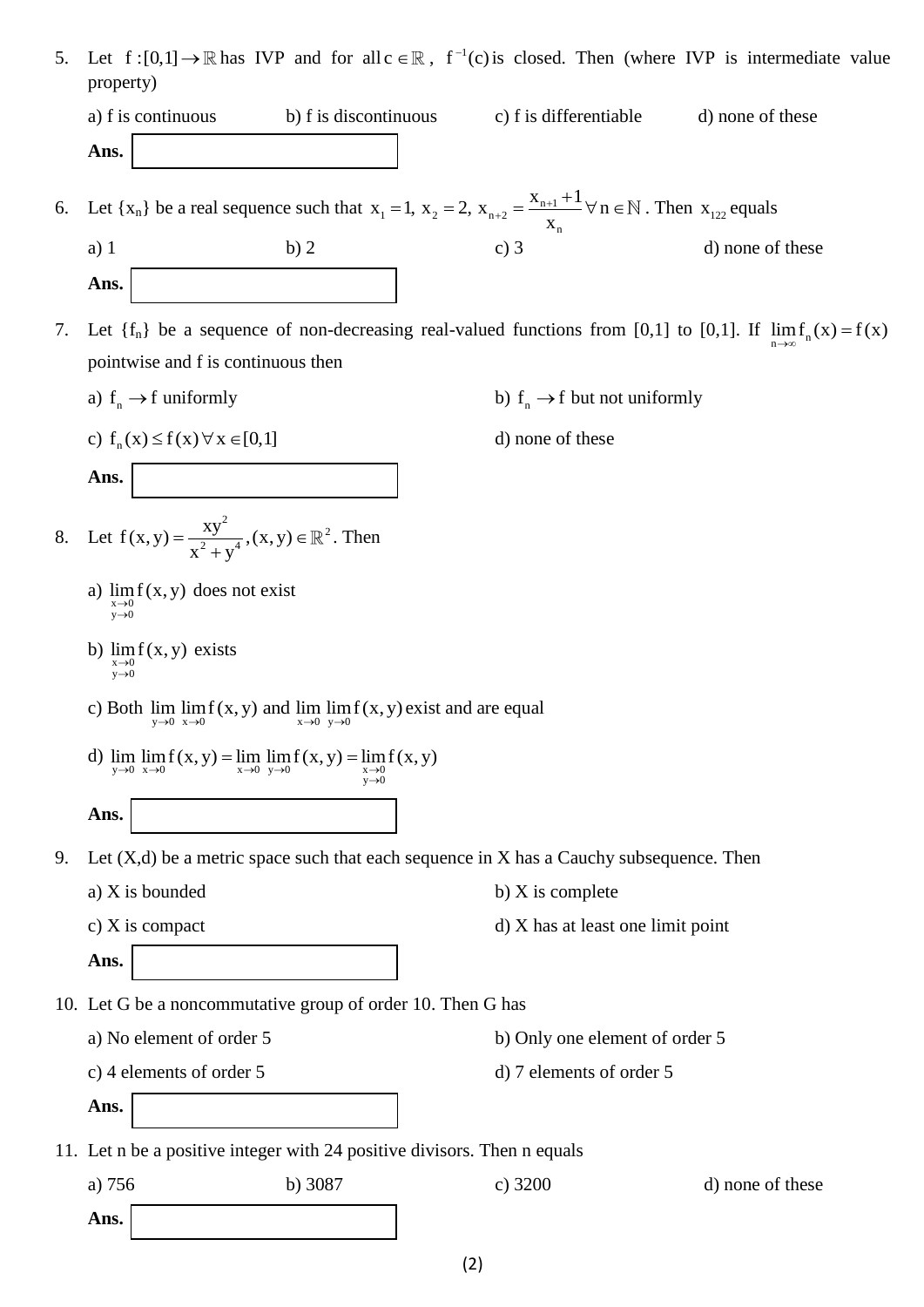12. Let  $A = \{1, 2, 3\}$ . The number of symmetric relations on A is

b)  $2^6$ 

a)  $2<sup>4</sup>$ **Ans.**

- c) 9 d) none of these
- 13. Let C[0, 1] denote the set of all real-valued continuous functions on [0, 1]. Define '+' and ' $\cdot$ ' on C[0, 1] as follows :

follows :  
For 
$$
f, g \in C[0,1]
$$
,  $\begin{cases} (f+g)(x) = f(x) + g(x) \\ (f \cdot g)(x) = f(x)g(x) \end{cases}$   $(x \in [0,1])$  Then

- a) C[0, 1] is a commutative ring with identity but not an integral domain
- b) C[0, 1] is an integral domain
- c) C[0, 1] is a skew-field

d) If 
$$
A_{\frac{1}{2}} = \left\{ f \in C[0,1]: f\left(\frac{1}{2}\right) = 0 \right\}
$$
 then  $A_{\frac{1}{2}}$  is an ideal of C[0, 1]  
Ans.

14. Let A, B, C be three events such that  $P(A) = 0.4$ ,  $P(B) = 0.5$ ,  $P(A \cup B) = 0.6$ ,  $P(C) = 0.6$  and  $P(A \cap B \cap C^C) = 0.1$ . Then  $P(A \cap B | C)$  is equal to



15. In an examination there are 80 questions each having four choices. Exactly one of these four choices is correct and the other three are wrong. A student is awarded 1 mark for each correct answer and  $-0.25$  for each wrong answer. If a student ticks the answer for each question randomly, then the expected value of his/her total marks in the examination is

a) 
$$
-15
$$
 b) 0 c) 5 d) 20  
Ans.

16. If  $\vec{A} = (3x^2 + 6y)\hat{i} - 14yz\hat{j} + 20xz^2\hat{k}$ , then the value of  $\int_{C} \vec{A} \cdot d\vec{r}$  from (0, 0, 0) to (1, 1, 1) along the path



17. The missing term in the following table is :

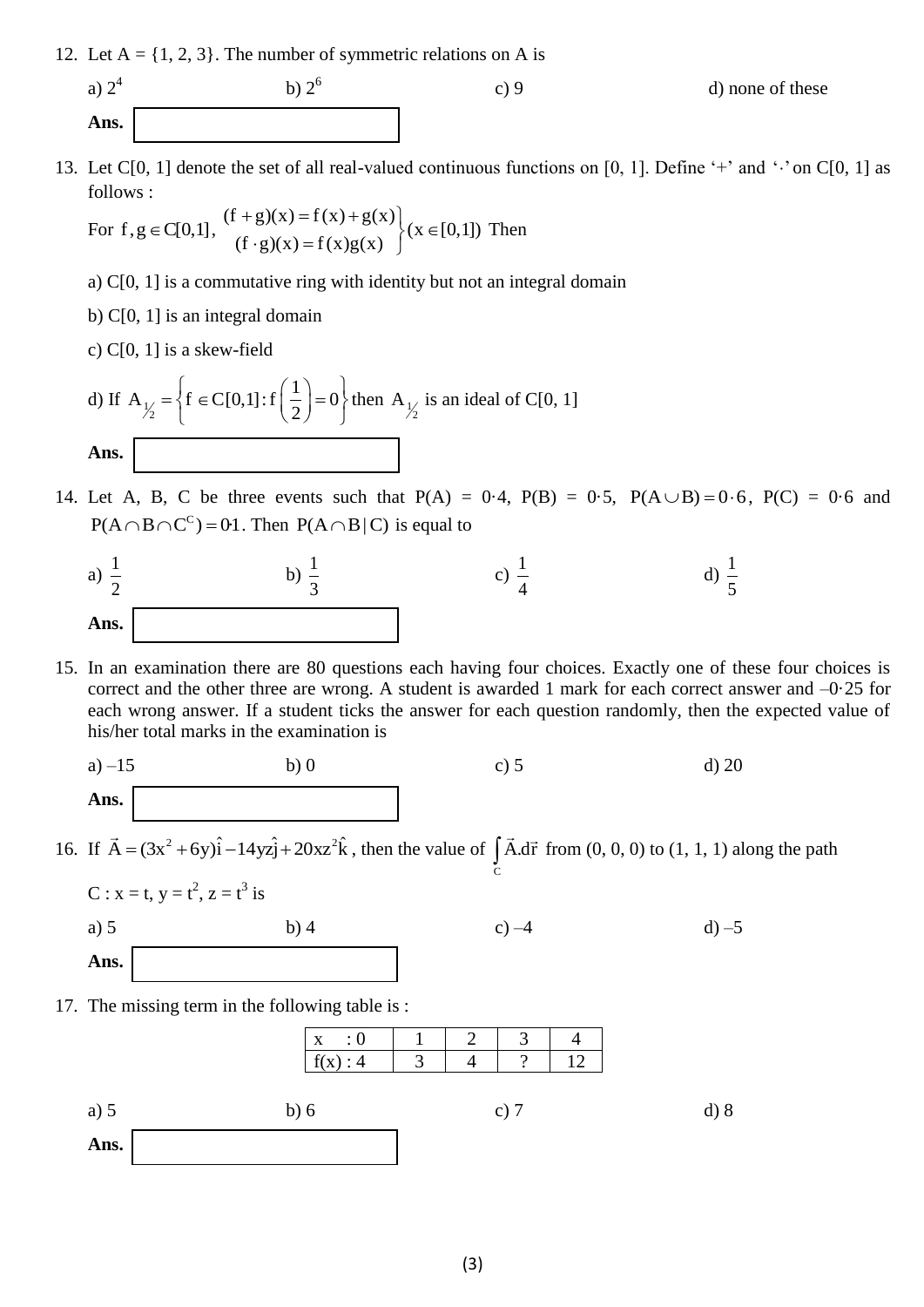- 18. Choose the correct answer or answers : [Here  $\mathbb{R}^* = \{$  set of all positive real numbers including 0}]
	- a) The domain of Laplace transformation is the set of all bounded continuous functions defined in  $\mathbb{R}^*$
	- b) The domain of Laplace transformation is the set of all piecewise continuous functions defined in  $\mathbb{R}^*$
	- c) The domain of Laplace transformation is the set of all piecewise continuous functions defined in  $\mathbb{R}^*$  and which are of some exponential order as the variable (of the function) tends to infinity
	- d) none of these

**Ans.**

19. Solution of  $(D^4 + 2D^3 + 3D^2 + 2D + 1)y = 0$ , where  $D = \frac{d}{dx}$ dx

Solution of 
$$
(D^4 + 2D^3 + 3D^2 + 2D + 1)y = 0
$$
, where  $D = \frac{d}{dx}$  is  
\na)  $e^{-\left(\frac{x}{2}\right)} \left[ (C_1 + C_2 x) \cos\left(\frac{\sqrt{3}x}{2}\right) + (C_3 + C_4 x) \sin\left(\frac{\sqrt{3}x}{2}\right) \right]$ , where  $C_i$ , i = 1, 2, 3, 4 are arbitrary constants  
\nb)  $e^{-\left(\frac{x}{2}\right)} \left[ (C_1 + C_2 x) \cos\left(\frac{\sqrt{3}x}{2}\right) + (C_3 + C_4 x) \sin\left(\frac{\sqrt{3}x}{2}\right) \right]$ , where  $C_i$ , i = 1, 2, 3, 4 are arbitrary constants  
\nc)  $e^{-\left(\frac{x}{2}\right)} \left[ (C_1 + C_2 x) \cos\left(\frac{\sqrt{3}x}{2}\right) + (C_3 x + C_4 x^2) \sin\left(\frac{\sqrt{3}x}{2}\right) \right]$ , where  $C_i$ , i = 1, 2, 3, 4 are arbitrary constants  
\nd)  $e^{-\left(\frac{x}{2}\right)} \left[ (C_1 + C_2 x) \cosh\left(\frac{\sqrt{3}x}{2}\right) + (C_3 x + C_4 x^2) \sinh\left(\frac{\sqrt{3}x}{2}\right) \right]$ , where  $C_i$ , i = 1, 2, 3, 4 are arbitrary constants  
\n**Ans.**

- 20. Choose the correct statement or statements :
	- a) The function  $y = x^2 + x + 3$  is a solution of the initial value problem  $x^2y'' 2xy' + 2y = 6$  with  $y(0) = 3$ and  $y'(0) = 1$  on the real line
	- b) The function  $y = 5x^2 + x + 3$  is a solution of the initial value problem  $x^2y'' 2xy' + 2y = 6$  with  $y(0) = 3$ and  $y'(0) = 1$  on the real line
	- c) The function  $y = 99x^2 + x + 3$  is a solution of the initial value problem  $x^2y'' 2xy' + 2y = 6$  with  $y(0) = 3$ and  $y'(0) = 1$  on the real line
	- d) The function  $y = -x^2 + x + 3$  is a solution of the initial value problem  $x^2y'' 2xy' + 2y = 6$  with  $y(0) = 3$ and  $y'(0) = 1$  on the real line

**Ans.**

$$
\mathcal{L}^{\text{max}}(\mathcal{L}^{\text{max}})
$$

21. Let  $f(z) = \frac{1+z}{1+z}$  $1 - z$  $=\frac{1+}{1}$  $\overline{a}$ , where  $z \in \mathbb{C} \setminus \{1\}$  which of the following is/are true? a) If  $A = \{|z| < 1\}$  and  $B = \{Re(z) > 0\}$ , then  $f(A) \subseteq B$ , where  $f(A) = \{f(a) \mid a \in A\}$ 

b) If 
$$
A = \{|z| > 1, Im(z) > 0\}
$$
 and  $B = \{Re(z) < 0, Im(z) > 0\}$ , then  $f(A) \subseteq B$ , where  $f(A) = \{f(a) | a \in A\}$ 

c) If 
$$
A = \{|z| > 1\}
$$
 and  $B = \{Im(z) > 0\}$ , then  $f(A) \subseteq B$ , where  $f(A) = \{f(a) | a \in A\}$ 

d) If 
$$
A = \{|z| < 1\}
$$
 and  $B = \{Re(z) < 0\}$ , then  $f(A) \subseteq B$ , where  $f(A) = \{f(a) | a \in A\}$ 

**Ans.**